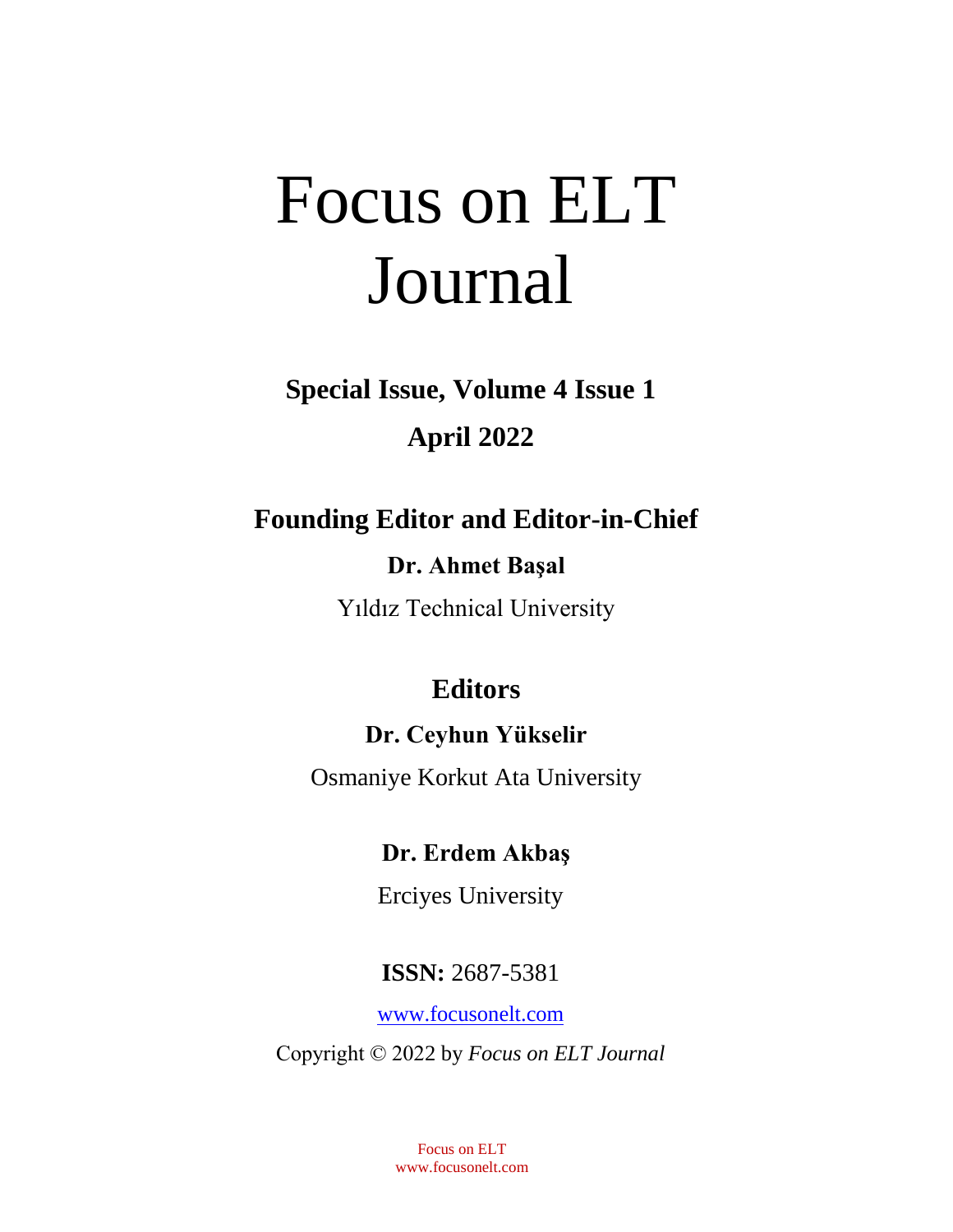## **Copyright Policy**

All rights reserved. No part of this publication may be reproduced, distributed, or transmitted in any form or by any means, including photocopying, recording, or other electronic or mechanical methods, without the prior written permission of the publisher and the author(s), except in the case of brief quotations embodied in critical reviews and certain other noncommercial uses permitted by copyright law. Copyrights for the articles are retained by the author(s), with first publication rights granted to the Journal.

*Focus on ELT Journal* has the right to freely distribute and share the articles by all means with interested parties (e.g., readers, scientists and institutions). The articles can be used under the terms of Creative Commons Attribution-NonCommercial- NoDerivatives 4.0 International (CC BY-NC-ND) License.

## **Open Access Policy**

*Focus on ELT Journal* adopts an open-access approach to remove the barriers of reaching scientific studies rather than subscription-based model of scholarly publishing.

## **Principal Contact**

**Dr. Ahmet Başal**, Yıldız Technical University Publisher, *Focus on ELT Journal* Phone: +90 505 572 33 80 Email: [ahmetbasal@gmail.com](mailto:ahmetbasal@gmail.com)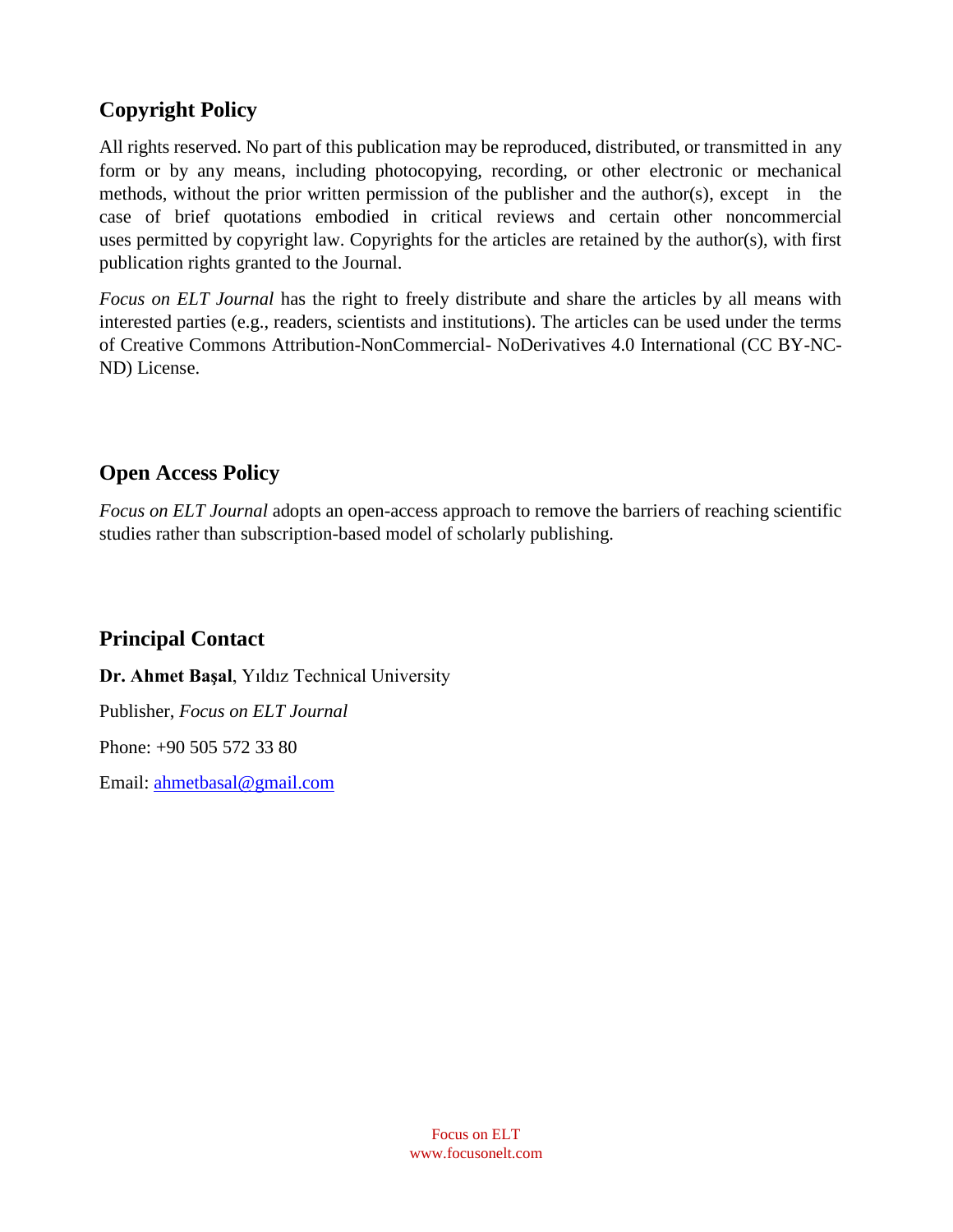#### **About the Journal**

### **Founding Editor and Editor-in-Chief**

**Dr. Ahmet Başal** Yıldız Technical University

#### **Editors**

**Dr. Ceyhun Yükselir** Osmaniye Korkut Ata University

> **Dr. Erdem Akbaş** Erciyes University

#### **Section Editors**

**Dr. Ali Karakaş** Burdur Mehmet Akif Ersoy University

**Dr. Ece Zehir Topkaya**  Çanakkale Onsekiz Mart University

> **Dr. İrem Çomoğlu** Dokuz Eylül University

**Dr. Sedat Akayoğlu** Bolu Abant İzzet Baysal University

#### **Book Review Editor**

**Dr. Betül Bal-Gezegin** Ondokuz Mayıs University

#### **Statistical Editor**

**Dr. Emine Yavuz** Erciyes University

#### **Editorial Assistant**

**Mustafa Özer** Abdullah Gül University

#### **Editorial/Advisory Board**

**Dr. Ali Fuad Selvi** Middle East Technical University, Northern Cyprus Campus **Dr. Ece Zehir Topkaya** Çanakkale Onsekiz Mart University **Dr. Dr. Jan Hardman**  University of York **Dr. Isabel Herrando-Rodrigo** University of Zaragoza **Dr. Kenan Dikilitaş** University of Stavanger **Dr. Olcay Sert** Mälardalen University **Dr. Selami Aydın** Istanbul Medeniyet University

> Focus on ELT www.focusonelt.com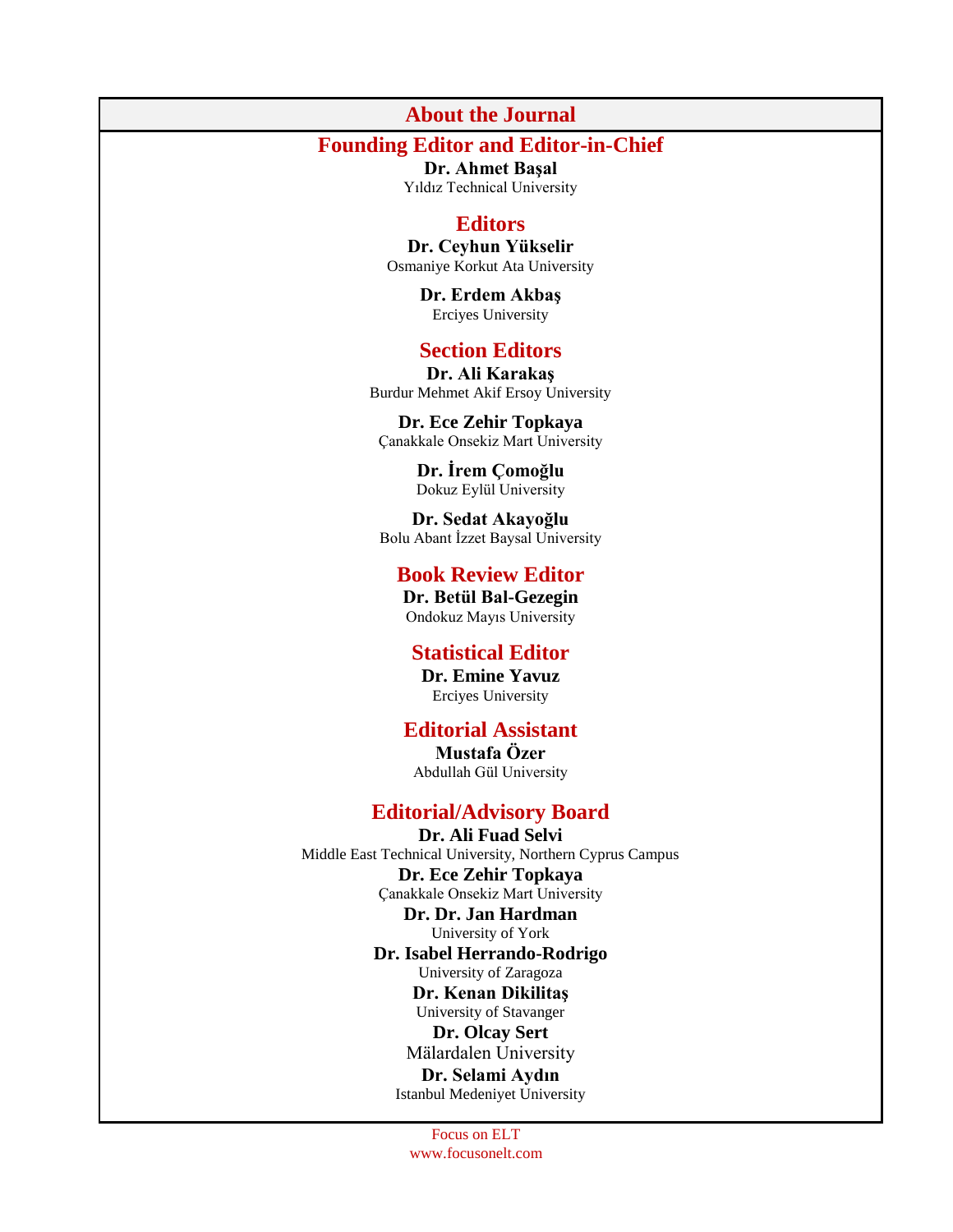## **Editorial & Technical Office**

**Lecturer Muhammet Toraman** Yıldız Technical University

**Lecturer Fatih Ercan** Osmaniye Korkut Ata University

#### **Reviewers for Volume 4(1)/2022**

**Dr. Agnieszka Borowiak Dr. Ali Fuad Selvi Dr. Ali Şükrü Özbay Dr. Anıl Ş. Rakıcıoğlu-Söylemez Dr. Arda Arıkan Dr. Asuman Aşık Dr. Eda Duruk Dr. Ferhat Karanfil Dr. Gökhan Öztürk**

**Dr. Gülden Taner Dr. Hasan Sağlamel Dr. Joanna Kic-Drgas Dr. Marlena Bielak Dr. Oya Tunaboylu Dr. Senem Yıldız Dr. Savaş Yeşilyurt Dr. Şeyda Selen Çimen Dr. Yusuf Demir**

## *Focus on ELT Journal* **is currently abstracted/indexed by:**

| DIRECTORY OF<br><b>OPEN ACCESS</b><br><b>JOURNALS</b> | <b>COPERNICUS</b><br><b>INDEX</b><br>R N A T I O N A L<br>I N T E                        | <b>ICE I JOURNALS</b>                                                               |
|-------------------------------------------------------|------------------------------------------------------------------------------------------|-------------------------------------------------------------------------------------|
| Crossref                                              | <b>ROAD</b><br><b>DIRECTORY</b><br>OF OPEN ACCESS<br><b>CHOLARLY</b><br><b>RESOURCES</b> | <b>BASE</b>                                                                         |
| idealonline                                           | Academic<br><b>Resource</b><br><b>Index</b><br>ResearchBib                               | Eurasian<br><b>ESJ</b><br><b>Scientific</b><br>Journal<br>Index<br>www.ESJIndex.org |
| Dimensions                                            | asos<br>kademia sosyal bilimler indeksi                                                  | <b>THE EINGUIST LIST</b>                                                            |
|                                                       | <b>Scilit</b>                                                                            |                                                                                     |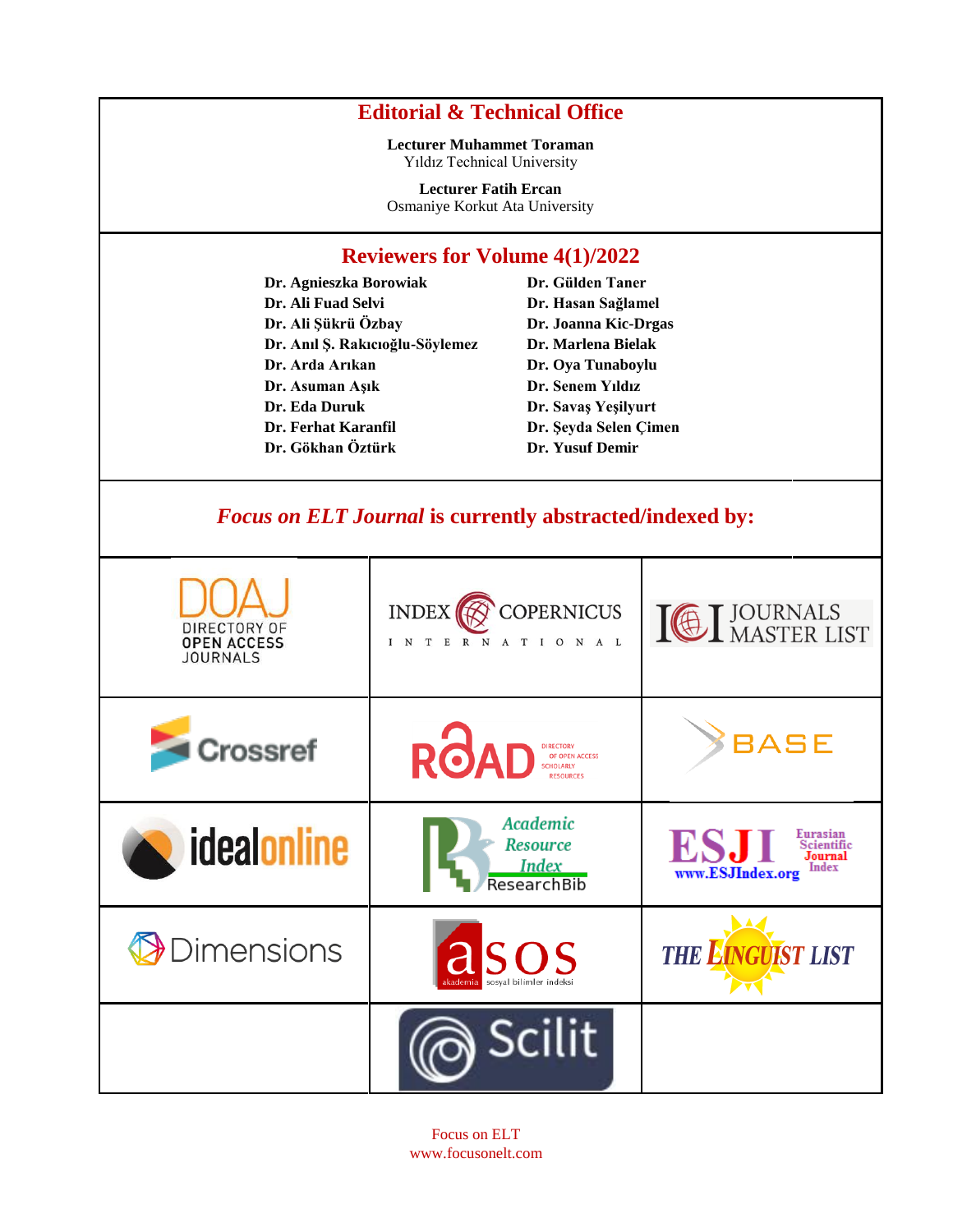## **Special Issue Volume 4 Issue 1 (2022)**

| <b>Editorial</b>                                                                                                                                                                                       |         |  |  |
|--------------------------------------------------------------------------------------------------------------------------------------------------------------------------------------------------------|---------|--|--|
| Preface to the Dedicated Issue Honoring Prof. Dr. Gölge Seferoğlu                                                                                                                                      | $1-6$   |  |  |
| Ferit Kılıçkaya, Sedat Akayoğlu                                                                                                                                                                        |         |  |  |
| <b>Articles</b>                                                                                                                                                                                        |         |  |  |
| Supporting teachers' engagement in pedagogies of social justice (STEPS): A<br>collaborative project between five universities in Turkey and the USA<br>Sedat Akayoğlu, Babürhan Üzüm & Bedrettin Yazan | 7-27    |  |  |
| "What kind of teacher I wish to be": Exploring prospective English language teachers"<br>future-oriented identities.<br><b>Reyhan Aslan</b>                                                            | 28-45   |  |  |
| The impact of teacher e-feedback on students' writing: A waste of time or a road to<br>success?<br>Gökçe Erkan                                                                                         | 46-59   |  |  |
| What is grammar for pre-service English teachers? Entrance and exit level beliefs.<br>Zeynep Ölçü Dinçer                                                                                               | 60-73   |  |  |
| EFL Teachers' opinions on the use of L1 in L2 classrooms: Role of experience and<br>context.<br>Gülden Taner & Gözde Balıkçı                                                                           | 74-90   |  |  |
| An EFL instructor's study and teach abroad experiences and complementary views from<br>learners<br>Hanife Taşdemir & Fatma Gümüşok                                                                     | 91-104  |  |  |
| An experimental study on EFL teacher trainees' opinions about English as a lingua franca<br>Mustafa Tekin                                                                                              | 105-123 |  |  |
| From practicum to real classroom: Does experience change perceived self-efficacy<br>beliefs of English language teachers?<br><b>Canan Terzi</b>                                                        | 124-141 |  |  |
| Language learning strategies used by the Turkish EFL learners to improve their reading<br>skill.<br><b>Burak Tomak</b>                                                                                 | 142-160 |  |  |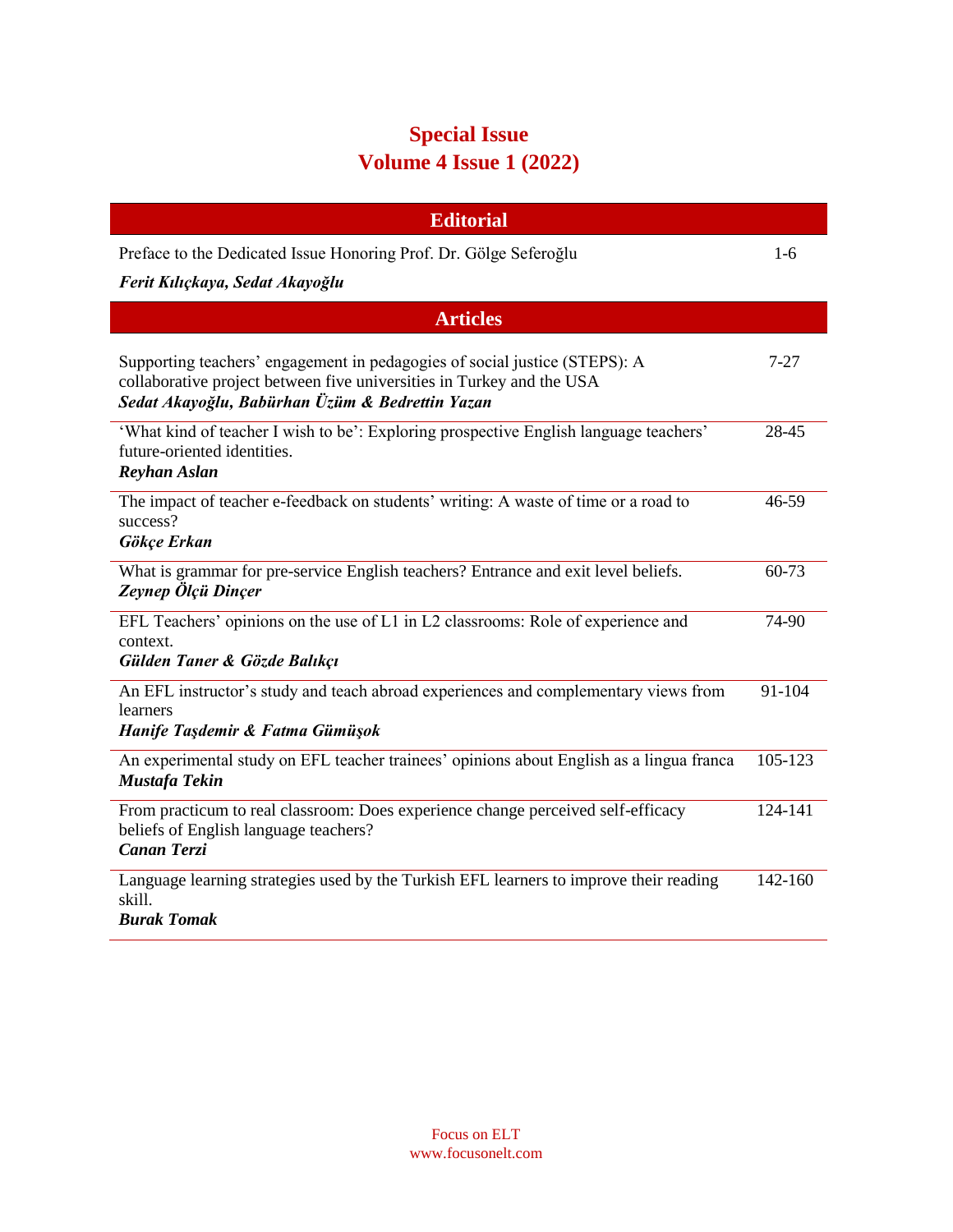

*Focus on ELT Journal Special Issue, 4(1), 2022* **ISSN: 2687-5381**

## **Guest Editorial:**

#### **Preface to the Dedicated Issue Honoring Prof. Dr. Gölge Seferoğlu**

<https://doi.org/10.14744/felt.2022.4.1.1>

**<sup>a</sup>Ferit Kılıçkaya** *and* **<sup>b</sup>Sedat Akayoğlu**

<sup>a</sup>Adam Mickiewicz University in Poznan, Poland, [ferit.kilickaya@gmail.com](mailto:ferit.kilickaya@gmail.com) bBolu Abant İzzet Baysal University, Turkey, akayoglu s@ibu.edu.tr

#### *Dear Focus on ELT Journal Readers,*

We are very pleased and honored to have edited this special issue of Focus on ELT (FELT) Journal, which has been prepared as a dedicated issue honoring Prof. Dr. Gölge Seferoğlu. We would like to thank Ahmet Başal, who is the Founding Editor- and Editor-in-Chief, Ceyhun Yükselir and Erdem Akbaş, the Editors of FELT, for the opportunity to prepare and edit this dedication issue together with Prof. Dr. Gölge Seferoğlu's former students. The honor of this dedicated issue of FELT has been bestowed on Prof. Dr. Gölge Seferoğlu and the field of language teaching and learning that she has always loved and fostered through her professional career, which also underlies her teaching and research philosophy: 'Live to Learn, Learn to Live.' It is her teaching philosophy, long-standing commitment to training and mentoring, and dedication to professional service that has a tremendous impact not only on her former and current students' personal and academic life but also on her field of expertise in applied linguistics and technologyenhanced language learning and teaching.

Prof. Dr. Gölge Seferoğlu received her B.A. degree in English language teaching from Boğaziçi University in İstanbul, Turkey and did a coursework-based graduate study at the same university in Early Childhood Education. In 1994, she obtained the M.A. degree in TESOL at Teachers College, Columbia University, New York. One year later, she also received her Master of Education degree in the Applied Linguistics Program at the same university. In 1997, she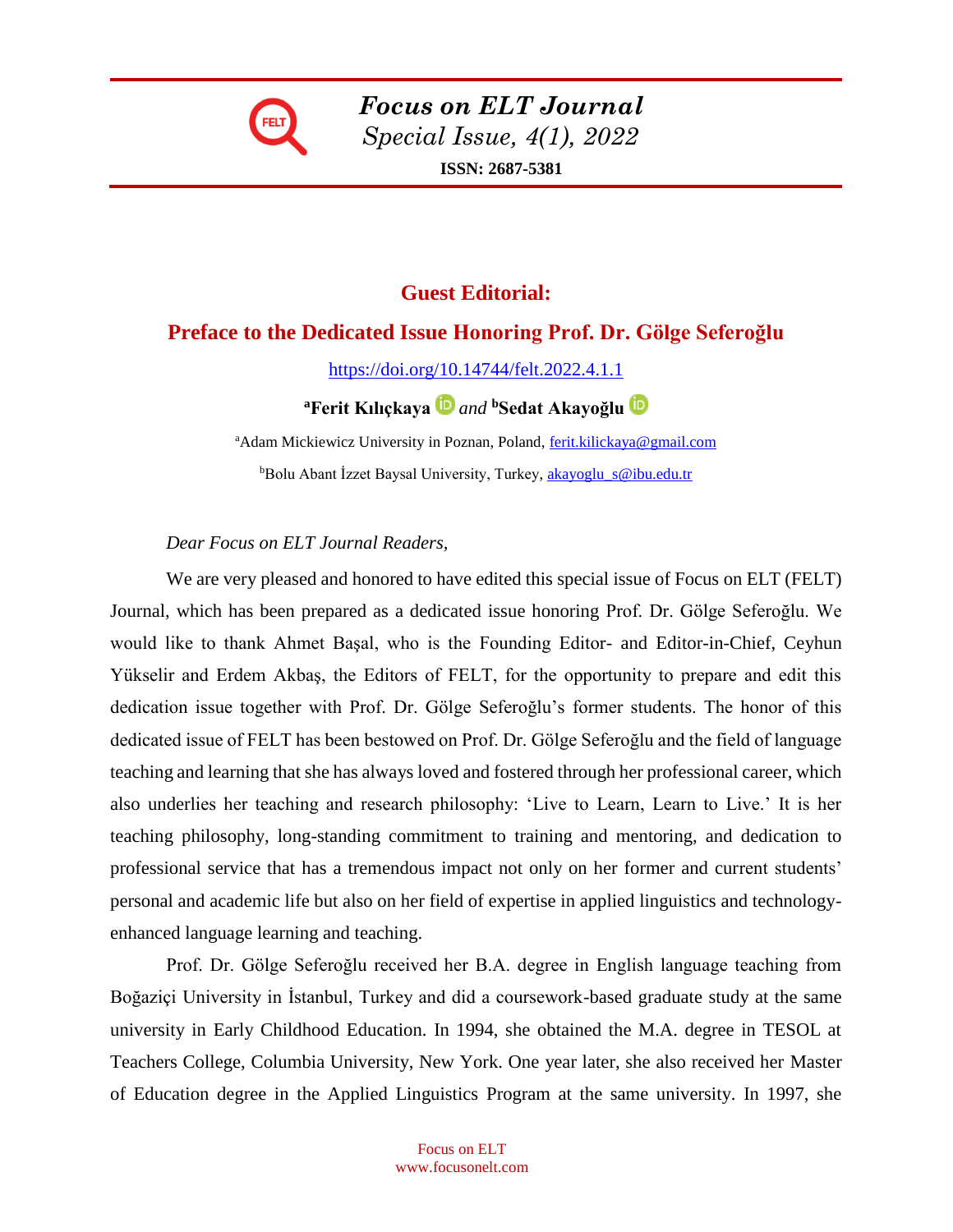received Ph.D. in the Applied Linguistics Program of the Department of Languages, Literature, and Social Studies in Education at Columbia University, completing her dissertation entitled 'Perceptions About English Skills Needed for Graduate Study in the US: A Case Study of Students, Instructors, and a Language Program in Turkey'. She worked at the Department of Foreign

Language Education at Middle East Technical University in Ankara, Turkey for 20 years between 2000 and 2020. Prof. Dr. Gölge Seferoğlu is now working at the Department of Teacher Education and Foundations at California State University, San Bernardino in the USA.

As the guest editors of this dedicated issue, we believe that we can also express our feelings towards Prof. Dr. Gölge Seferoğlu on behalf of her former and current students, some of whom have contributed to this issue. We must clearly state that we were among those lucky students who had the chance to enroll in Prof. Dr. Gölge Seferoğlu's courses. She has combined her passion in teaching with learning, while at the same time, she has been always available and resourceful for her students.



She has always encouraged and welcomed us to ask questions at any time during the class or activity. Not only that, but she's been quite responsive and personable.

She has never stopped learning from her colleagues, and even from her students, and never hesitated to express this. "Over the years, I have learned an enormous amount about teaching, learning and research from many wonderful people, all my former and current students and my colleagues. Their influence pervades my research and publications," says Prof. Dr. Seferoğlu (Wart, 2021, para. 17). We, as the former but lifelong learners of her, cannot agree more on her influence on us and hope to pass her ambition of teaching and learning to our future learners.

We hope that Prof. Dr. Gölge Seferoğlu will enjoy reading this dedicated issue and accept this as 'a little thanks' for what she has done and will do for us, for her former, current, and future students. We also would like to wish her a happy birthday on this special day (April 4th). May your smile never fade away!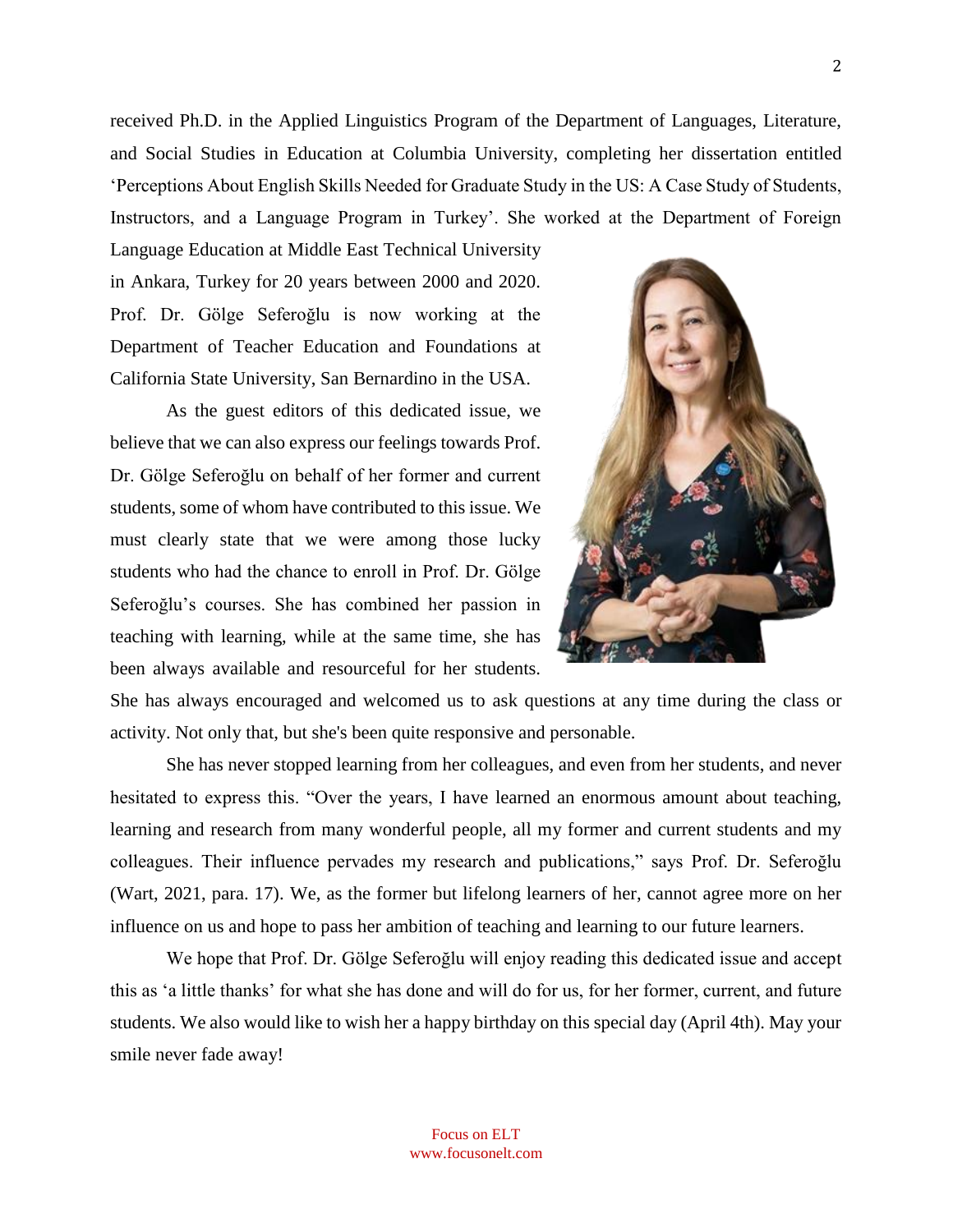This dedicated issue includes 9 research articles, which have been listed and reviewed here based on the surnames of the authors, alphabetically.

The first article of the current issue has been co-authored by **Akayoğlu, Üzüm, and Yazan (2022)**. This article presents the outcomes of a six-week virtual exchange initiative called Supporting Teachers' Engagement in Pedagogies of Social Justice (STEPS), which involved preservice teachers from five institutions and in-service teachers from Turkey and the United States. Through professional development and interactions amongst pre-service and in-service teachers from two nations, the study's major goal was to promote social justice-informed pedagogies in K-12 classrooms.

The second article written by **Aslan (2022)** investigates the perceptions of prospective English language instructors as future teachers as a case study. The 56 participants' writings were utilized as a source of data for a more in-depth examination of the context-sensitive character of their future-oriented identities. In the participants' future-oriented identity work, the findings indicated two patterns: highly developed and (under)developed probable selves as L2 instructors. In terms of the nature of their aspirations and concerns, as well as their exercises of agency and responses to tensions and problems in language education, both groups of participants appeared to be rather distinct. In addition, individuals' potential language teacher identities appeared to be divided into three kinds: L2 teacher development, L2 teacher competency and L2 teacher proficiency).

The next study was authored by **Erkan (2022)** to investigate if teachers' electronic feedback (e-feedback) on their student's work in an English for Academic Purposes program was successful. Students submitted their essays using the Learning Management System (LMS), and professors gave online comments through the system. The findings mostly suggest that students profited from getting various types of feedback via the system, and teachers had more discretion to deliver as much input as they wanted for various goals. The findings of this study suggest that e-feedback practices be infused into language classrooms, and that teachers should be provided with appropriate training and practice to develop their knowledge and abilities.

The study conducted by **Ölçü Dinçer (2022)** is a longitudinal study which investigates the metaphors that pre-service English instructors use to "grammar" and compare their evolution at the beginning and at the end of their four-year education at the university. The findings imply that the opinions of pre-service teachers evolved, indicating that rule metaphors had declined significantly,

3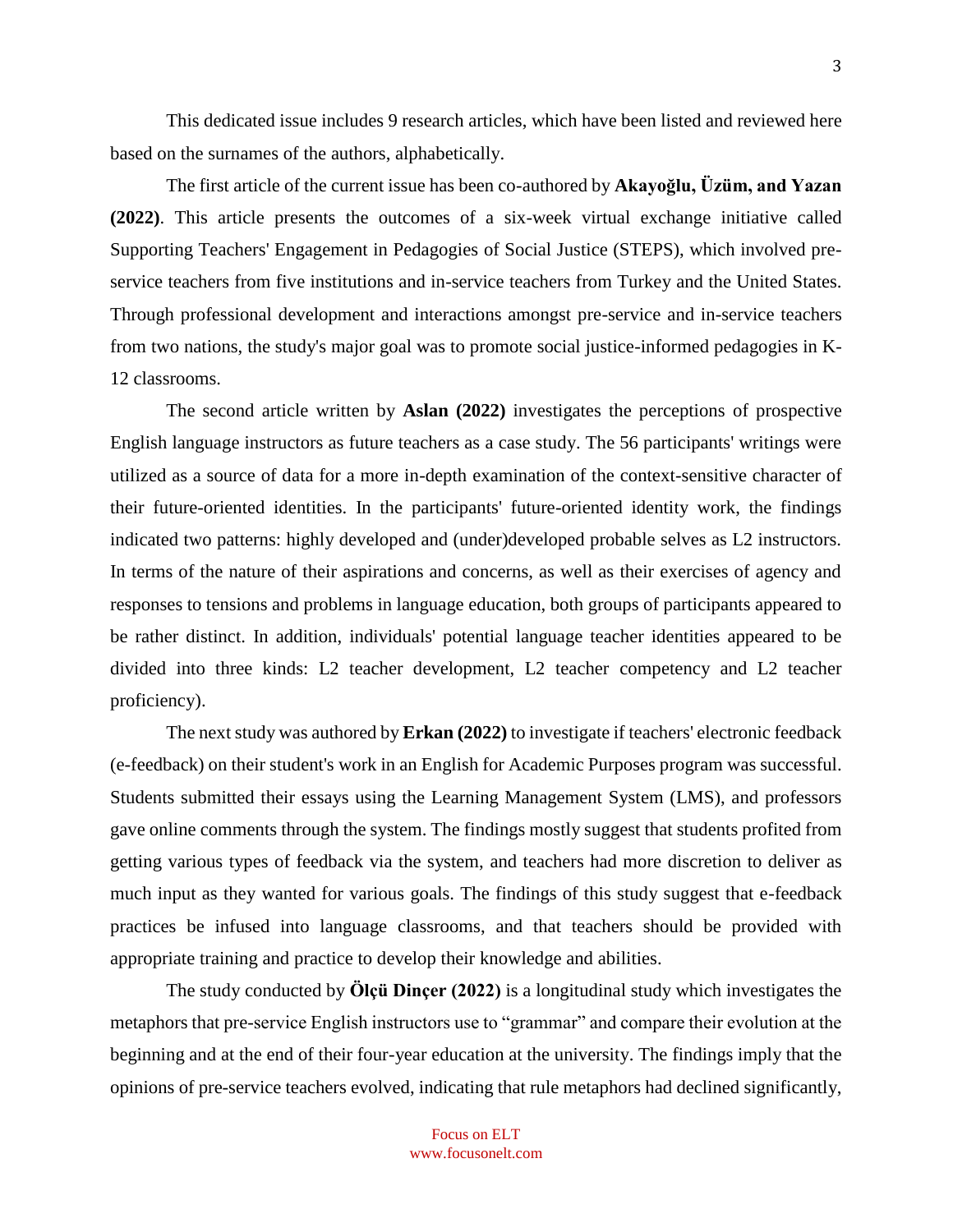when participants used more system and function metaphors. At the end of the study, it was also determined that pre-service English instructors used a more system-oriented approach to grammar.

**Taner and Balıkçı's (2022)** study investigates the role of experience in language instructors' views about the use of L1 in L2 (translanguaging) classrooms. Pre-service and inservice teachers took part in this study, and the research questions revealed which areas of language education they agreed and disagreed with the use of L1. Teachers' perceptions on specific areas where they use L1 in the findings of both quantitative and qualitative assessments vary significantly between pre-service and in-service teachers, emphasizing the value of experience. While preservice teachers preferred to use only English, experienced teachers were more hesitant to use L1 in all of their activities. It was determined that experience as well as the L2 teaching and learning context were essential factors in using L1.

The next study, which is a qualitative study, has been conducted by **Taşdemir and Gümüşok (2022)** to investigate how an EFL instructor's studies and teaching abroad experiences influenced her classroom practices. It also considered learner reactions to her comments on her study and teaching abroad experiences in the classroom. The findings demonstrated these experiences aided the instructor's personal and professional growth, as well as influencing her teaching techniques. Learners also enjoyed the instructor's specific mention of her foreign relationships as a way of offering real input, improving the course topic, boosting class participation, and raising learners' intercultural awareness. As a recommendation, it was stated that language teachers could be supported with teachers' study or teach abroad programs to improve their intercultural competence.

The study by **Tekin (2022)** includes the data obtained from his unpublished Ph.D. dissertation entitled "Effect of a culturalist versus an interculturalist approach in ELT on Turkish EFL teacher candidates' proteophilic competence", which was supervised by Prof. Dr. Gölge Seferoğlu. It is due to note that as the guest editors of this issue, we have asked the author not to include Prof. Dr. Gölge Seferoğlu as the second author since this issue has been dedicated to her. The viewpoints of three different groups of EFL teacher trainees in their first year on the English as a Lingua Franca (ELF) perspective in ELT are examined in this study. A six-item questionnaire was used as a pre- and post-experiment survey to collect data from the 83 participants in the study. The results revealed that teacher candidates favored native English varieties over non-native English varieties, while simultaneously recognising English's role as an international lingua franca.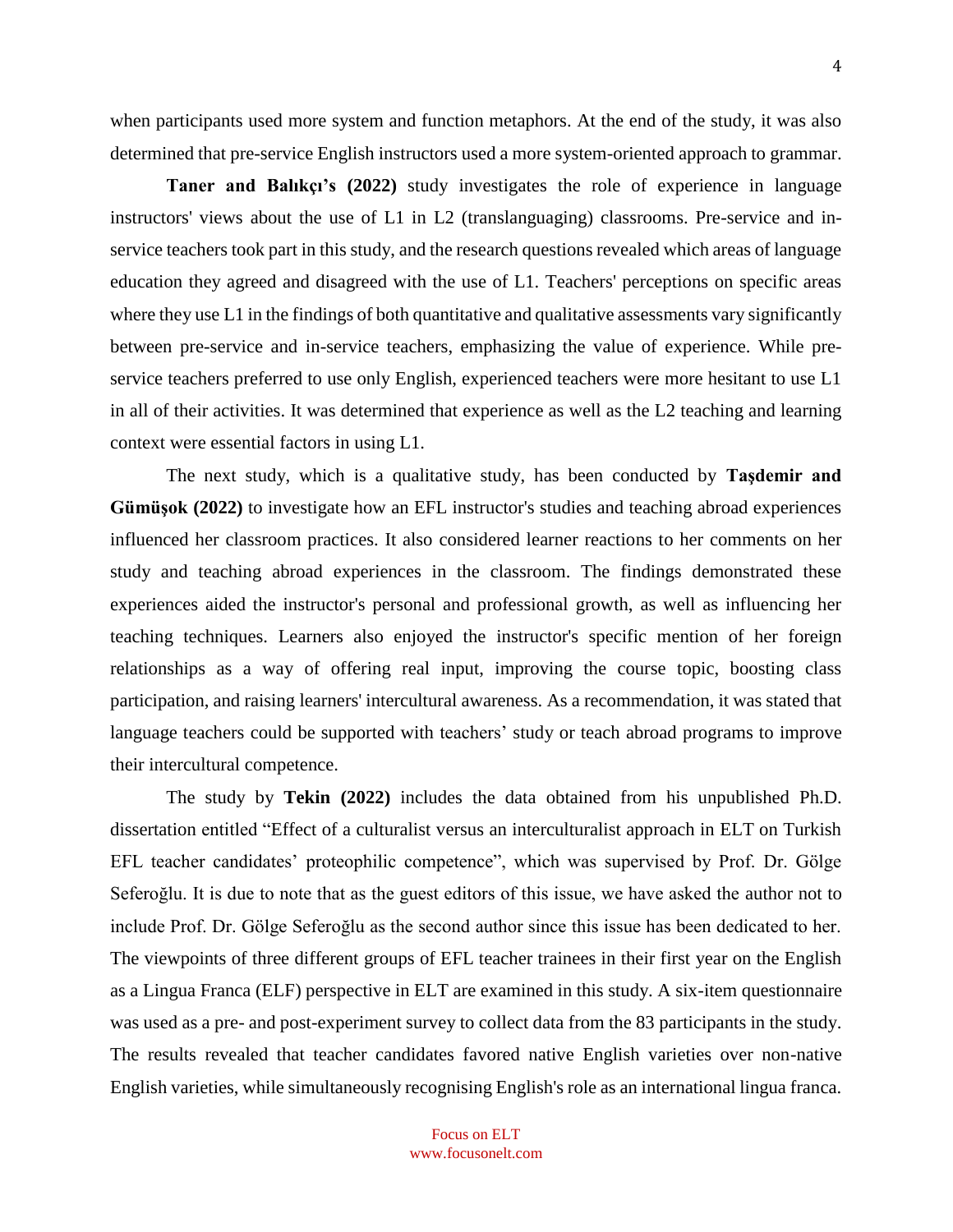The findings of the study corroborate previous research on language learners' impressions of and attitudes toward different varieties of English.

**Terzi (2022)** aims at investigating how English language instructors' self-efficacy views altered over the course of four years, from pre-service through in-service. With that purpose in mind, the researchers analyzed how real teaching experience affected EFL teachers' self-efficacy views. The data for the study was gathered using the Turkish Version of the Teachers' Sense of Efficacy Scale. The participants' efficacy in classroom management and teaching strategies improved with time, especially after four years of teaching.

The last study published in the current issue is conducted by **Tomak (2022)**, which investigates the learner strategies used by students. This study is also based on Tomak's doctoral dissertation under the supervision of Prof. Dr. Gölge Seferoğlu. Since the issue has been dedicated to Prof. Dr. Gölge Seferoğlu, we have asked Tomak not to add her as the second author. Ten individuals were chosen based on their diverse learning characteristics. These students were questioned after the first semester, when they were expected to finish their A2 level. They were also asked to carry out think-aloud-protocols immediately following the interviews to evaluate their reading performance, monitor what type of techniques they employed to complete the tasks, and verify whether they were doing what they had said in the interviews. It was discovered that the hard-working group adjusted their techniques from the first term to the second term.

We would like to thank all the authors wholeheartedly for their invaluable contributions to this special issue and cooperation during the review process and the reviewers whose constructive criticisms, suggestions, and comments have been more than welcomed by the authors as well as the guest editors.

We wish you good reading, much health, and happiness in these troubled times!

#### **References**

- Akayoğlu, S., Üzüm, B., & Yazan, B. (2022). Supporting teachers' engagement in pedagogies of social justice (STEPS): A collaborative project between five universities in Turkey and the USA. *Focus on ELT Journal, 4*(1), 7-27. <https://doi.org/10.14744/felt.2022.4.1.2>
- Aslan, R. (2022). 'What kind of teacher I wish to be': Exploring prospective English language teachers' future-oriented identities. *Focus on ELT Journal, 4*(1), 28-45. <https://doi.org/10.14744/felt.2022.4.1.3>
- Erkan, G. (2022). The impact of teacher e-feedback on students' writing: A waste of time or a road to success? *Focus on ELT Journal, 4*(1), 46-59. <https://doi.org/10.14744/felt.2022.4.1.4>
- Ölçü Dinçer, Z. (2022). What is grammar for pre-service English teachers? Entrance and exit level beliefs. *Focus on ELT Journal, 4*(1), 60-73. <https://doi.org/10.14744/felt.2022.4.1.5>

Focus on ELT www.focusonelt.com